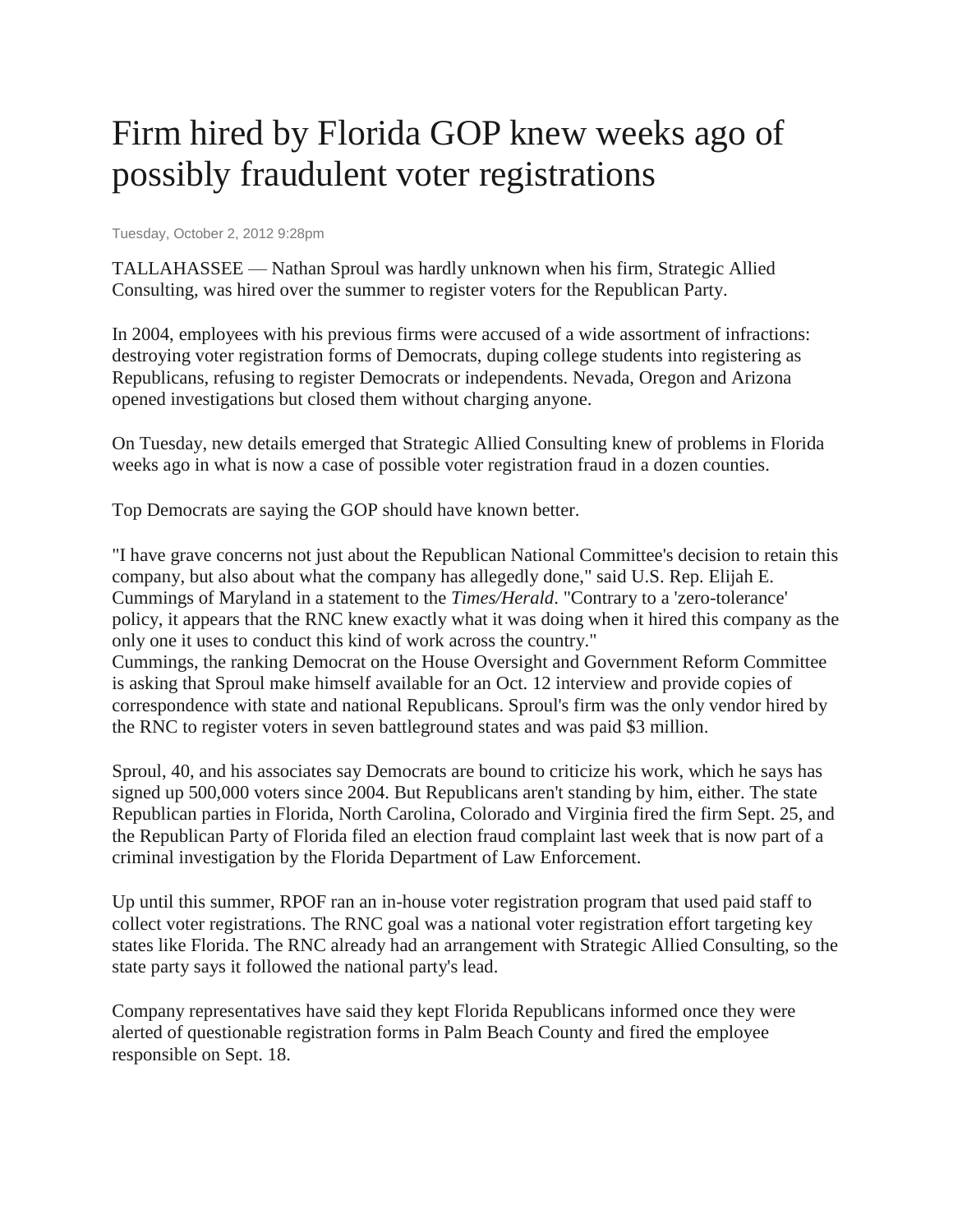Republicans say they didn't hear about the flawed forms until a week later when told about them by a*Palm Beach Post* reporter.

But Cheryl Johnson, Lee County's voter registration director, told the *Times/Herald* on Tuesday that she noticed some odd applications that came quite a bit earlier, on Aug. 28. It looked like someone had checked Republican in a number of party registration boxes in a manner that didn't match the way the rest of the application was filled out. Four of the forms appeared to have been filled out by the same person.

Johnson called the person who dropped them off, a Strategic Allied Consulting employee named Danielle Alvarez. On Sept. 6 — 12 days before they learned about the Palm Beach forms — Johnson met with Alvarez and a man named Jack Reed.

"They said they were shocked," Johnson said. "They told me that they fired someone and it wouldn't happen again."

Johnson said they took copies of the questionable forms and promised they would call back. But that was the last Johnson heard from them.

Fred Petti, an attorney for Strategic Allied Consulting, failed to mention the Lee County problem to the*Times/Herald* last week as the news broke.

During a phone interview Friday, as he explained that one employee was responsible for the flawed registration forms in Palm Beach, he said he didn't know about reports of other flagged forms in other counties.

"This is the only person we've fired for this," Petti said, referring to the Palm Beach employee. "The only thing we've seen are the forms in Palm Beach."

When asked about Lee County on Tuesday, however, Petti apologized. "I'm sorry," Petti said. "I was running around like crazy that day. If I said something that was inaccurate, I didn't do it intentionally. I was so focused on Palm Beach County. I wasn't purposely trying to mislead you."

It's unknown how extensive the registration form problem is in Florida. David Leibowitz, spokesman for Strategic Allied Consulting, said many thousands more filed by the firm are legitimate. The FDLE is reviewing the forms for possible criminal misconduct.

But it poses a crisis for Sproul, a Tempe, Ariz., native who also owns Lincoln Strategy Group, which received about \$70,000 from Romney for President Inc.

After graduating in 1994 from the Pillsbury Baptist Bible College in Minnesota, Sproul went to Washington as an intern for then-U.S. Rep. Jon Kyl of Arizona. Later he became director of the Christian Coalition Arizona branch, then executive director of the Arizona Republican Party. In 2002, he started his own consulting firm, Sproul & Associates.

During the 2004 election, when the RNC paid him \$7.9 million, Sproul gained national attention. In Oregon, a TV news reporter interviewed a canvasser working for one of Sproul's firms who said he threw away Democratic registrations. In Nevada, a disgruntled employee told CBS News and other outlets that his supervisor ripped up and threw Democratic registrations into the